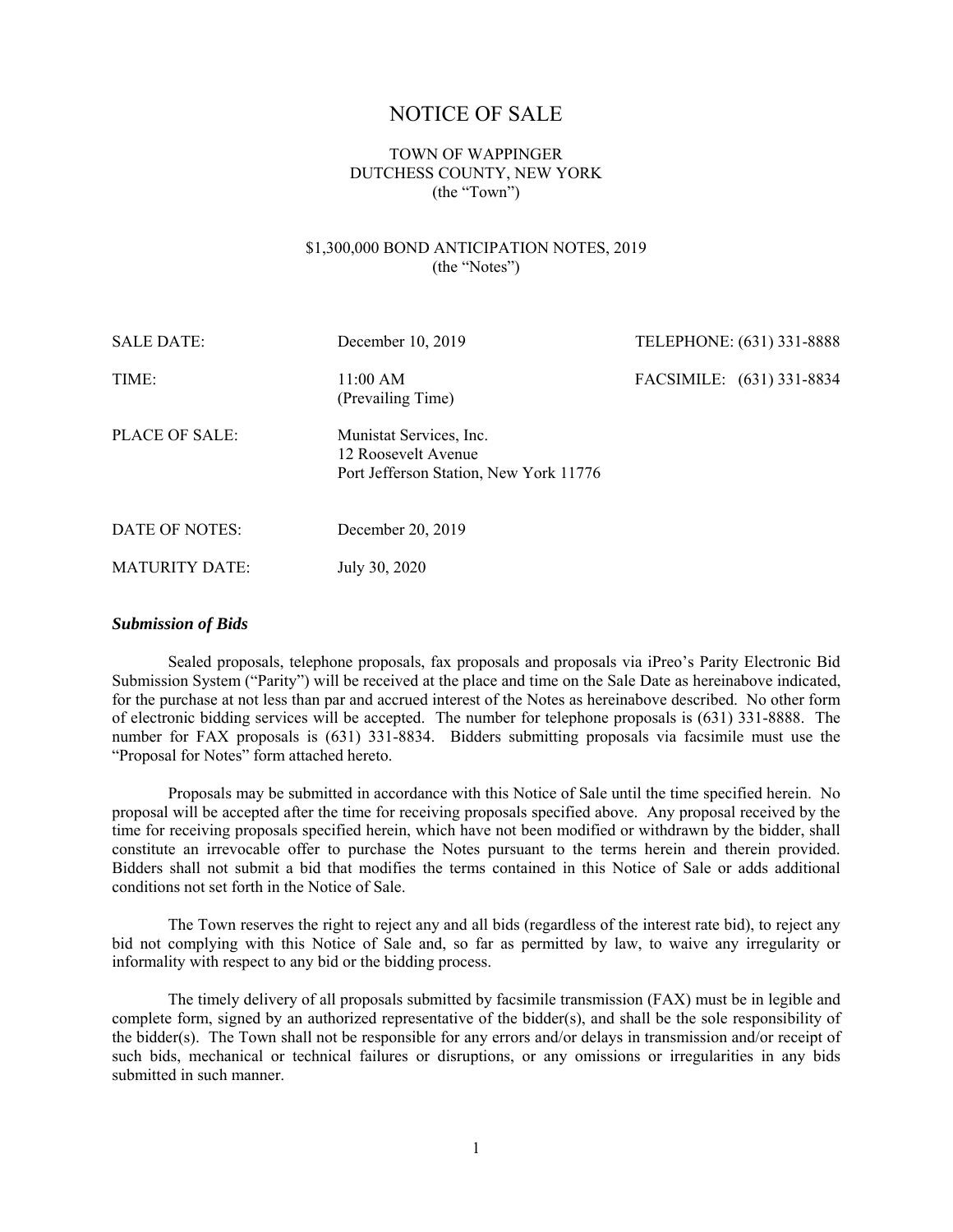Bids must be for all or a portion of the Notes (\$1,000,000 minimum) and must state in a multiple of one-hundredth or one-eighth of 1% a rate of interest per annum which such Notes shall bear. Interest will be calculated on the basis of a 30-day month and 360-day year. The Notes will not be subject to prior redemption.

### *Bidding using Parity*

Prospective bidders wishing to submit an electronic bid via Parity must be contracted customers of Parity. Prospective bidders who do not have a contract with Parity must call (212) 849-5021 to become a customer. By submitting an electronic bid for the Notes, a bidder represents and warrants to the Town that such bidder's bid for the purchase of the Notes is submitted for and on behalf of such prospective bidder by an officer or agent who is duly authorized to bind the bidder to a legal, valid and enforceable contract for the purchase of the Notes.

Each prospective bidder who wishes to submit electronic bids shall be solely responsible to register to bid via Parity. Each qualified prospective bidder shall be solely responsible to make necessary arrangements to access Parity for purposes of submitting its bid in a timely manner and in compliance with the requirements of this Notice of Sale. Neither the Town nor Parity shall have any duty or obligation to undertake such registration to bid for any prospective bidder or to provide or assure such access to any qualified prospective bidder, and neither the Town nor Parity shall be responsible for a bidder's failure to register to bid or for proper operation of, or have any liability for any delays or interruptions of, or any damages caused by Parity. The Town is using Parity as a communications mechanism, and not as the Town's agent, to conduct the electronic bidding for the Town's Notes. The Town is not bound by any advice or determination of Parity as to whether any bid complies with the terms of this Notice of Sale. All costs and expenses incurred by prospective bidders in connection with their registration and submission of bids via Parity are the sole responsibility of the bidders, and the Town is not responsible, directly or indirectly, for any such costs or expenses. If a prospective bidder encounters any difficulty in registering to bid, or submitting or modifying a bid for the Notes, it should telephone Parity and notify the Town's Municipal Advisor, Munistat Services Inc. at (631) 331-8888 (provided that the Town shall have no obligation to take any action whatsoever upon receipt of such notice).

If any provisions of this Notice of Sale shall conflict with information provided by Parity, as approved provider of electronic bidding services, this Notice of Sale shall control. Further information about Parity, including any fee charged, may be obtained from Parity at (212) 849-5021. The time maintained by Parity shall constitute the official time with respect to all bids submitted.

### *Payment and Security for the Notes*

Said Notes are general obligations of the Town and the faith and credit of such Town are pledged for payment of the principal of and interest on such Notes. All the taxable real property in said Town will be subject to the levy of ad valorem taxes, subject to certain statutory limitations, sufficient to pay the principal of and interest on the Notes. (See "*Nature of Obligation*" and "*Tax Levy Limit Law*" in the Preliminary Official Statement of the Town dated November 27, 2019 (the "Preliminary Official Statement"), circulated in connection with the sale of the Notes, which shall be supplemented by the Final Official Statement to be dated December 10, 2019 (the "Official Statement").

### *Award of Notes*

The Notes will be awarded and sold to the bidder(s) complying with the terms of sale and offering to purchase the Notes at the lowest net interest cost, and if two or more such bidders offer the same lowest net interest cost, and if two or more of said bidders offer the same net interest cost, then to the one of said bidders selected by the Town by lot from among all said bidders.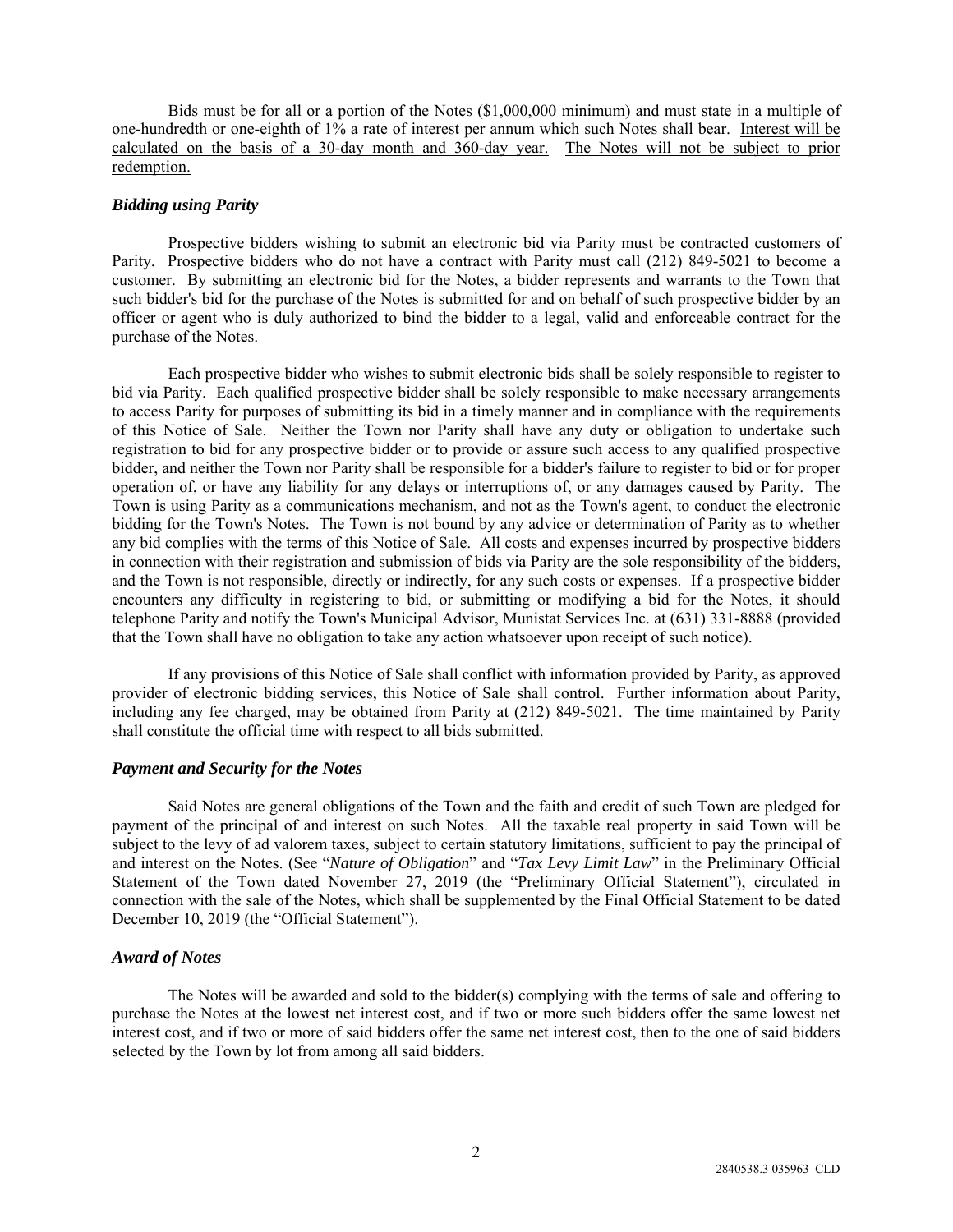The right is reserved to reject all bids and any bid not complying with the terms of this notice will be rejected. Conditional bids, including bids subject to credit approval, will be rejected.

The right is reserved by the Town to award to any bidder all or any part of the Notes which such bidder offers to purchase and, in the event of a partial award, the premium, if any, specified by such bidder will be pro-rated.

Award of the Notes is expected to be made promptly after opening of the bids, but the successful bidder(s) may not withdraw his/her proposal until after 3:00 o'clock P.M. (Prevailing Time) on the day of such bid opening and then only if such award has not been made prior to the withdrawal. The Notes will be delivered and shall be paid for on or about the Date of Notes at such place and on such business day and at such hour, as the Sale Officer and successful bidder(s) shall mutually agree.

#### *Form of the Notes*

At the option of the purchaser, the Notes will be issued in (i) registered certificated form registered in the name of the successful bidder(s) or (ii) registered book-entry form registered to Cede & Co., as the partnership nominee for The Depository Trust Company, New York, New York ("DTC").

If the Notes are issued registered in the name of the successful bidder(s), a single note certificate will be issued for those Notes bearing the same rate of interest in the aggregate principal amount awarded to the respective successful bidder at such interest rate. Principal of and interest on such Notes will be payable in Federal Funds by the Town, at such bank or trust company located and authorized to do business in the State of New York as selected by the successful bidder(s).

If the Notes are issued in book-entry form, such notes will be delivered to DTC, which will act as securities depository for the Notes. Beneficial owners will not receive certificates representing their interest in the Notes. Individual purchases may be made in denominations of \$5,000 or integral multiples thereof. A single note certificate will be issued for those Notes bearing the same rate of interest and CUSIP number in the aggregate principal amount awarded to such purchaser(s) at such interest rate. Principal of and interest on said Notes will be paid in Federal Funds by the Town to Cede & Co., as nominee for DTC, which will in turn remit such principal and interest to its participants for subsequent distribution to the beneficial owners of the Notes as described herein. Transfer of principal and interest payments to beneficial owners by participants of DTC will be the responsibility of such participants and other nominees of beneficial owners. The Town will not be responsible or liable for payments by DTC to its participants or by DTC participants to beneficial owners or for maintaining, supervising or reviewing the records maintained by DTC, its participants or persons acting through such participants.

CUSIP identification numbers will be printed on the book-entry Notes if Bond Counsel is provided with such numbers by the close of business on the Sale Date of the Notes, but neither the failure to print such number on any Note nor any error with respect thereto shall constitute cause for a failure or refusal by the purchaser thereof to accept delivery and pay for the Notes in accordance with the terms hereof. All expenses in relation to the printing of CUSIP numbers on the Notes shall be paid for by the Town; provided, however, that the CUSIP Service Bureau charge for the assignment of said numbers shall be the responsibility of and shall be paid for by the purchaser. DTC is an automated depository for securities and a clearinghouse for securities transactions, and will be responsible for establishing and maintaining a book-entry-only system for recording the ownership interests of its participants, which include certain banks, trust companies and securities dealers, and the transfer of the interests among its participants. The DTC participants will be responsible for establishing and maintaining records with respect to the Notes. Individual purchases of beneficial ownership interests in the Notes may be made only through book entries made on the books and records of DTC (or a successor depository) and its participants.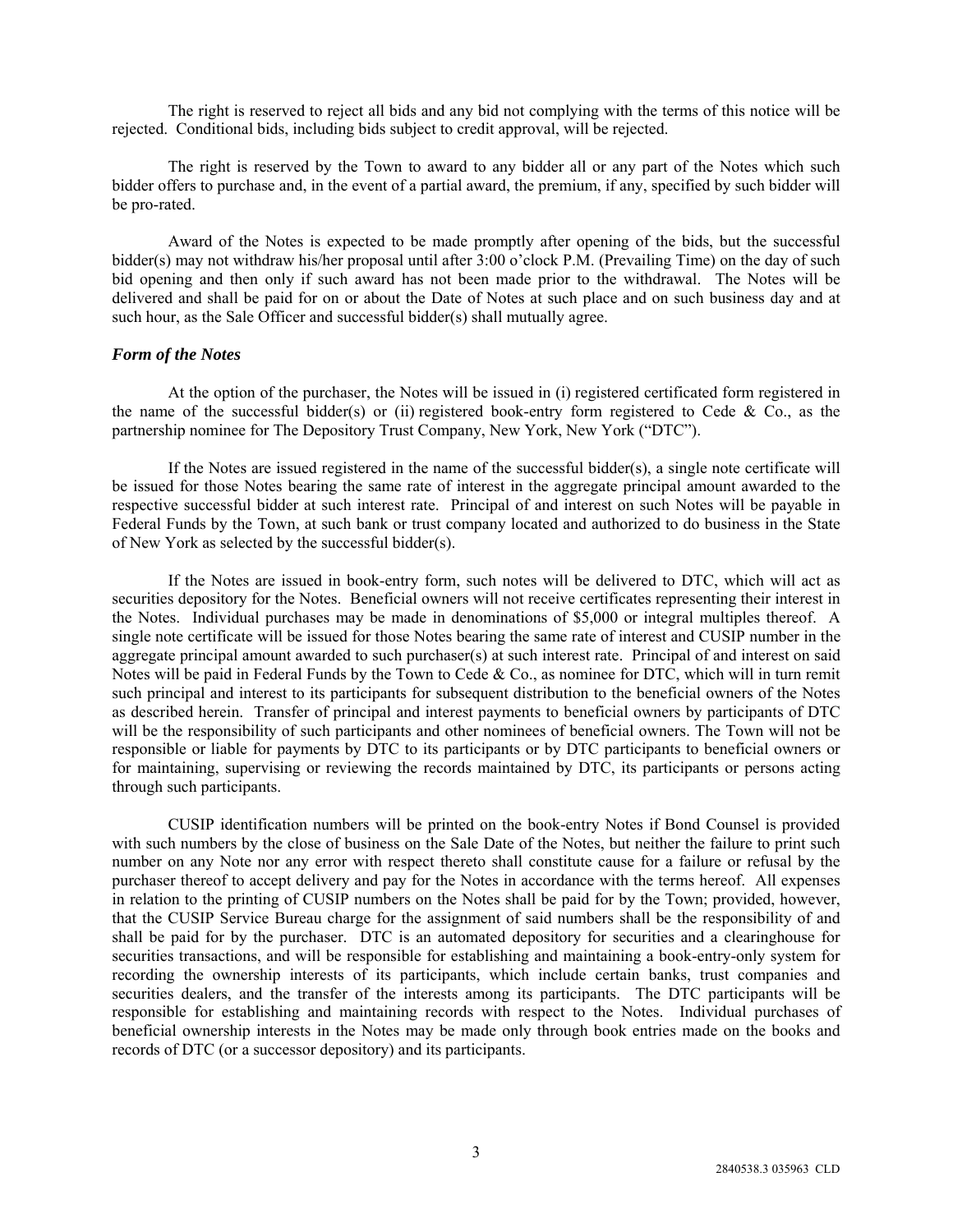The Town will act as Paying Agent for the Notes. The Town's contact information is as follows: Fredrick Awino, Town Accountant, Town of Wappinger, 20 Middlebush Road, Wappingers Falls, New York 12590, Phone (845) 297-4158 and email: fawino@townofwappinger.us.

#### *Delivery of the Notes*

Said Notes will be delivered on or about the Date of Notes, referred to herein, at no cost to the purchaser, in New York, New York or otherwise as may be agreed with the purchaser; however, if the Notes are issued in book-entry only form, said Notes will be delivered to DTC, through their facilities in Jersey City, New Jersey. The purchase price of said Notes shall be paid in FEDERAL FUNDS or other funds available for immediate credit on said delivery date.

#### *Legal Opinion*

The proposed form of the approving legal opinion of Bond Counsel is set forth in Appendix B to the Preliminary Official Statement and will be furnished to the purchaser upon delivery of the Notes.

#### *Tax Exemption*

The successful bidder(s) may at its option refuse to accept the Notes if prior to their delivery the opinion of Orrick, Herrington & Sutcliffe LLP ("Bond Counsel") is not delivered or if any income tax law of the United States of America is hereafter enacted which shall provide that the interest thereon is taxable, or shall be taxable at a future date, for federal income tax purposes, and in such case said successful bidder(s) will be relieved of their contractual obligations arising from the acceptance of their proposal.

The Internal Revenue Code of 1986, as amended (the "Code"), establishes certain ongoing requirements that must be met subsequent to the issuance and delivery of the Notes in order that interest on the Notes be and remain excludable from gross income under Section 103 of the Code. Concurrently with the delivery of the Notes, the Town will execute and deliver an Arbitrage Certificate, which will contain provisions and procedures relating to compliance with the requirements of the Code and a certification to the effect that the Town will comply with the provisions and procedures set forth therein and that it will do and perform all acts and things necessary or desirable to assure that interest paid on the Notes is excludable from gross income under Section 103 of the Code.

Upon delivery of the Notes, Bond Counsel will deliver an opinion that states that, under existing statutes and court decisions and assuming continuing compliance with the provisions and procedures set forth in the Arbitrage Certificate, (i) interest on the Notes is excluded from gross income for federal income tax purposes pursuant to Section 103 of the Code; and (ii) interest on the Notes is not treated as a preference item in calculating the alternative minimum tax under the Code.

In addition, the opinion of Bond Counsel will state that, under existing statutes, interest on the Notes is exempt from personal income taxes of New York State and its political subdivisions, including The City of New York.

The Town will designate the Notes as "qualified tax-exempt obligations" pursuant to the provisions of Section 265 of the Code.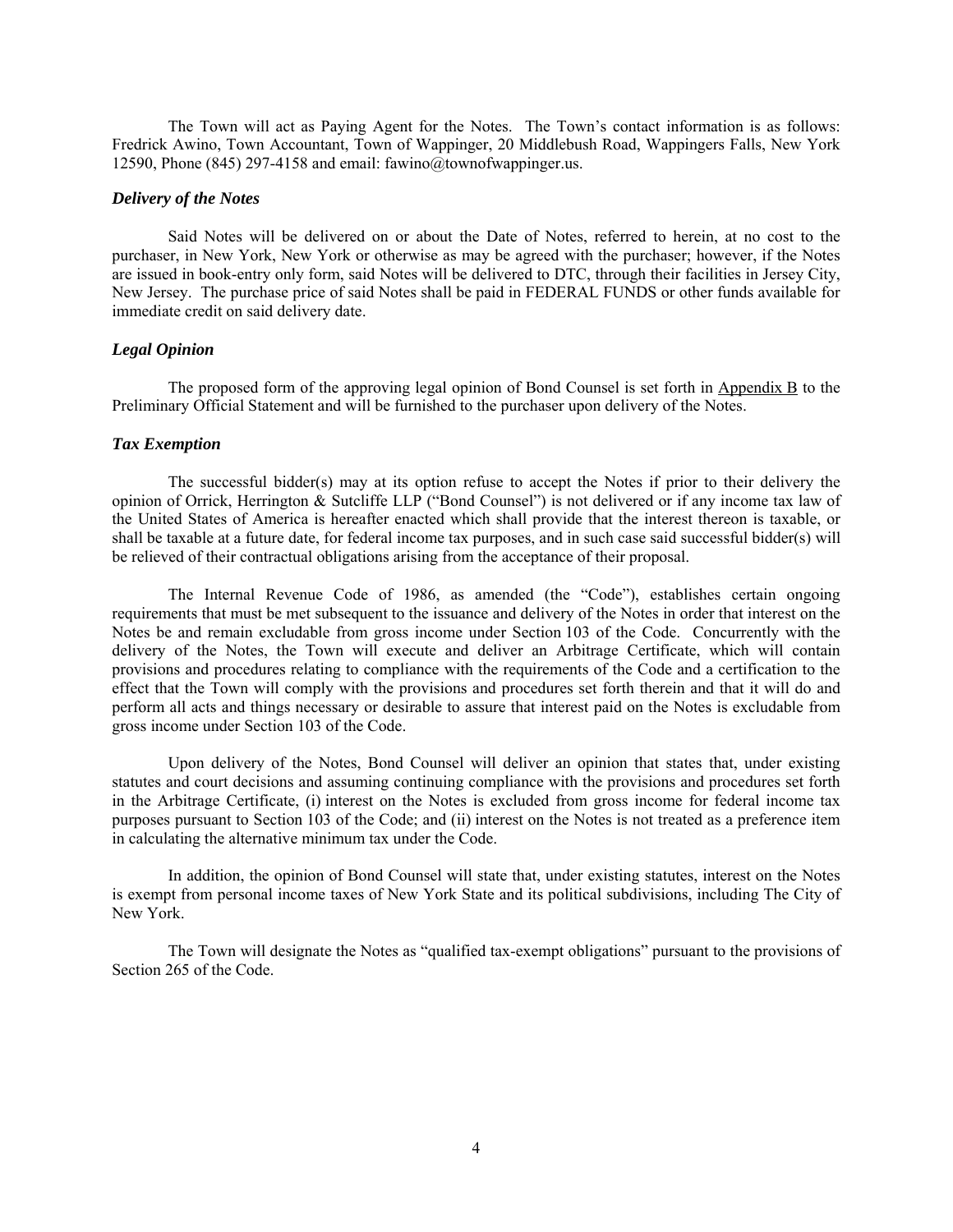#### *Issue Price Considerations*

By submitting a bid, each bidder is certifying that its bid is a firm offer to purchase the Notes, is a good faith offer which the bidder believes reflects current market conditions, and is not a "courtesy bid" being submitted for the purpose of assisting in meeting the competitive sale requirements relating to the establishment of the "issue price" of the Notes pursuant to Section 148 of the Code, including the requirement that bids be received from at least three (3) underwriters of municipal notes who have established industry reputations for underwriting new issuances of municipal notes (the "Competitive Sale Requirements"). The Municipal Advisor will advise the winning bidder if the Competitive Sale Requirements were met at the same time it notifies the winning bidder of the award of the Notes. **Bids will not be subject to cancellation in the event that the Competitive Sale Requirements are not satisfied.**

The winning bidder shall, within one (1) hour after being notified of the award of the Notes, advise the Municipal Advisor by electronic or facsimile transmission of the reasonably expected initial offering price or yield to the public of the Notes (the "Initial Reoffering Price") as of the date of the award upon which the winning bidder's bid is based.

Following the sale of the Notes, on the Sale Date, the successful bidder will be required to provide to the Town and its Bond Counsel certain information regarding the reoffering price to the public of the notes. If the winning bidder is purchasing the notes for its own account and not with a view to distribute or resale, they should inform the financial advisor at the time of award and a certificate to that effect will be required on or before closing. Otherwise, the successful bidder also must submit to the Town a certificate (the "Reoffering Price Certificate"), satisfactory to Bond Counsel, dated as of the day of the delivery of the notes, which assuming three bids from underwriters are received, states:

(a)(i) on the date of award, such successful bidder made a bona fide public offering of the notes at the initial offering price corresponding to the price or yield indicated in the information furnished in connection with the successful bid, and (ii) as of such date, the first price or yield at which an amount equal to at least ten percent of the notes was reasonably expected to be sold to the public was, respectively, a price not higher or a yield not lower than indicated in the information furnished with the successful bid (the "first price rule"), and (iii) provides a copy of the pricing wire or equivalent communication for the notes attached to the Reoffering Price Certificate. The term "public" as used herein means any persons including an individual, trust, estate, partnership, association, company or corporation (other than the successful bidder(s) or a related party to the successful bidder(s), being two or more persons who have greater than 50% common ownership directly or indirectly, or any person that agrees pursuant to a written contract or other agreement with a successful bidder to participate in the initial sale of the notes to the public).

- (b) the successful bidder was not given the opportunity to review other bids prior to submitting its bid.
- (c) the bid submitted by the successful bidder constituted a firm offer to purchase the notes.

In the event that at least three bids are not received by the Town on the Sale Date, and at least ten percent of the notes have been sold on the Sale Date, the successful bidder shall certify as to the first price or yield at which ten percent of the notes was sold in accordance with the first price rule and provide a copy of the pricing wire or equivalent communication.

In addition, in the event that (1) at least three bids are not received by the Town on the Sale Date, and (2) 10% of the notes have not been sold on the Sale Date, the successful bidder (and any members of its underwriting group or syndicate) shall have the option (i) to provide to the Town (or its agents) ongoing pricing information, together with reasonable supporting documentation acceptable to bond counsel (such as the pricing wire), until 10% of the notes is sold (the "Follow-the-Price Requirement"), or (ii) shall be required to hold the initial reoffering price to the public of such notes (as reported to the Town on the Sale Date) for the lesser of five (5) business days after the Sale Date or the date on which at least 10% of such notes are sold (the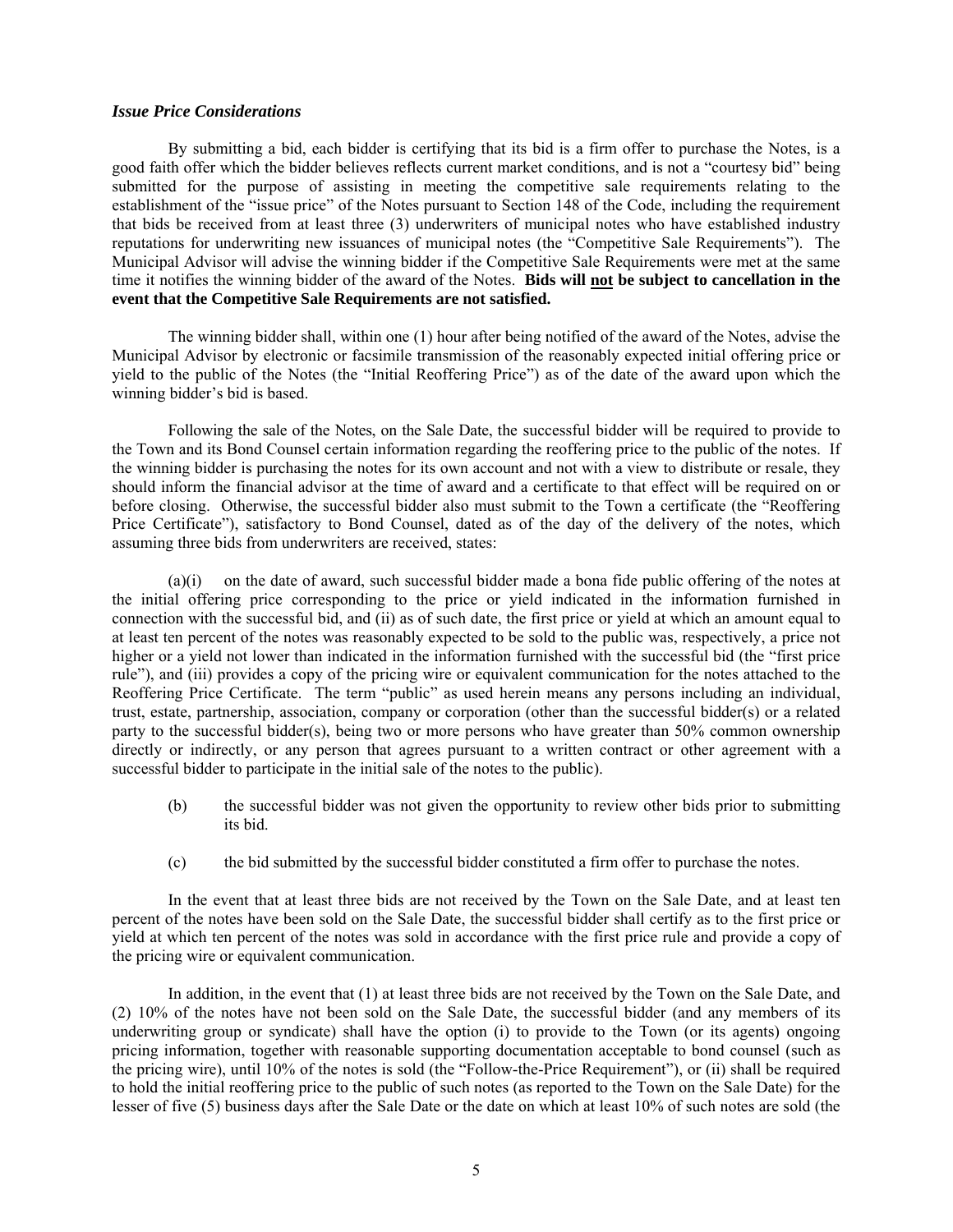"Hold-the-Offering-Price Requirement"). A certification as to the details of compliance with this requirement shall be part of the Reoffering Price Certificate.

The Town or its Financial Advisor on its behalf shall advise the successful bidder on the Sale Date as to whether at least three bids were received. Delivery of a bid shall constitute the bidder's agreement to comply with the Hold-the-Offering-Price Requirement or the Follow-the-Price Requirement of this Notice of Sale and to certify to compliance therewith under the circumstances described herein.

Such certificate shall state that it is made on the best knowledge, information and belief of the successful bidder after appropriate investigation.

#### *Official Statement, Undertaking to Provide Notices of Events and Compliance History*

The Town will provide a reasonable number of Official Statements to each successful bidder within five (5) business days following receipt of a written request therefor made to the Town and its Municipal Advisor. Such request may specify the applicable (a) offering price, (b) selling compensation, (c) rating, (d) credit enhancement and (e) identity and complete name of such bidder and any participating underwriters, and if so, the Preliminary Official Statement will be modified or supplemented by the information so specified. Neither the Town nor its Municipal Advisor shall be liable in any manner for any delay, inaccuracy, or omission on the part of any successful bidder with respect to such request, nor shall the Town's failure, as a result thereof, to provide the Official Statement within the above time period, constitute cause for a failure or refusal by such bidder to accept delivery of and pay for the Notes in accordance with the terms hereof.

The Preliminary Official Statement is in a form "deemed final" by the Town for purposes of Securities and Exchange Commission Rule 15c2-12 ("Rule 15c2-12"), but may be modified or supplemented as noted above. In order to assist bidders in complying with Rule 15c2-12 and as part of the Town's contractual obligation arising from its acceptance of the proposal of the successful bidder(s), at the time of the delivery of the Notes the Town will provide an executed copy of its "Undertaking to Provide Notices of Events" (the "Undertaking").

Except as otherwise set forth in the Preliminary Official Statement (see the caption entitled "DISCLOSURE UNDERTAKING"), the Town is in compliance in all material respects with all previous undertakings made pursuant to Rule 15c2-12 during each of the past five years.

### *Documents Accompanying the Delivery of the Notes*

As a condition to the purchaser's obligation to accept delivery of and pay for the Notes, the purchaser(s) will be furnished, without cost, the following, dated as of the date of the delivery and payment for the Notes: (i) a certificate of the Town Supervisor certifying that (a) the Official Statement issued in connection with the sale of \$1,300,000 Bond Anticipation Notes, 2019 (which Official Statement is deemed by the Town to be final for purposes of Securities and Exchange Commission Rule 15c2-12, except for the omission therefrom of these items allowable under said Rule), did not contain any untrue statement of a material fact necessary to make the statements therein, in the light of the circumstances under which they were made, not misleading, subject to the condition that while information in said Official Statement, obtained from sources other than the Town is not guaranteed as to accuracy, completeness or fairness he has no reason to believe and does not believe that such information is materially inaccurate, and (b) to his knowledge, there have been no material transactions not in the ordinary course of affairs entered into by the Town and no material adverse changes in the general affairs of the Town or in its financial condition as shown in said Official Statement other than as disclosed in or contemplated by said Official Statement, (ii) a Closing Certificate constituting receipt for the Note proceeds and a signature certificate, which will include a statement that no litigation is pending or, to the knowledge of the signers, threatened affecting the Notes; (iii) an arbitrage certificate executed on behalf of the Town, which includes, among other things, covenants relating to compliance with the Internal Revenue Code of 1986 (the "Code"), with the owners of the Notes that the Town will, among other things, (a) take all actions on its part necessary to cause interest on the Notes not to be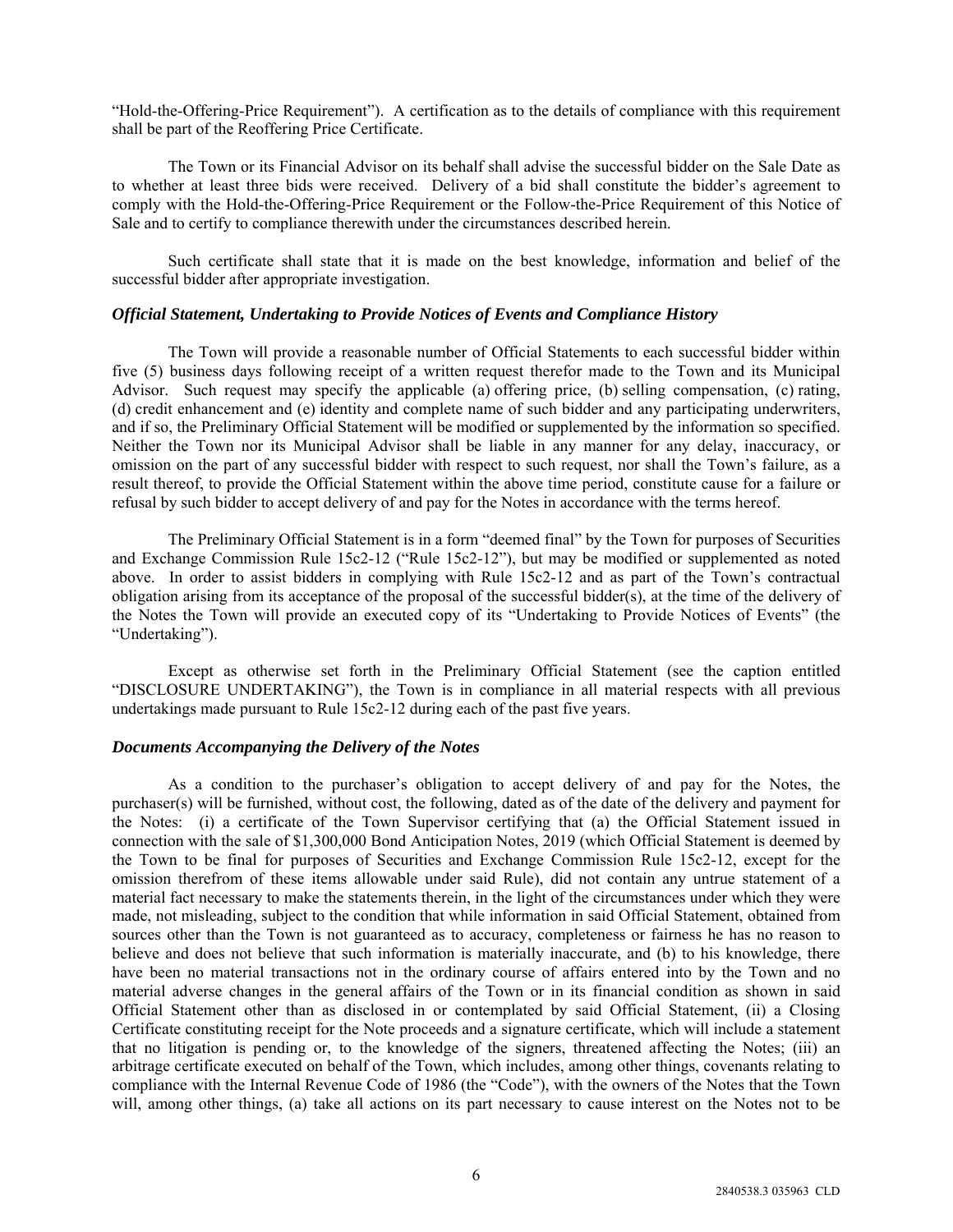includable in the gross income of the owners thereof for Federal income tax purposes, including, without limitation, restricting, to the extent necessary, the yield on investment earnings thereon making required payments to the Federal government, if any, and maintaining books and records in a specified manner, where appropriate, and (b) refrain from taking any acting which would cause interest on the Notes to be includable in the gross income of the owners thereof for Federal income tax purposes, including tax purposes, including, without limitation, refraining from spending the proceeds of the Notes and investment earnings thereon on certain specified purposes, (iv) a Certificate of the Town, executed by the Town Supervisor stating that the Town has agreed, in accordance with the Rule, to provide or cause to be provided, timely notice of the occurrence of certain material events with respect to the Notes, and (v) the approving legal opinion, as to the validity of the Notes, of Orrick Herrington & Sutcliffe LLP, Bond Counsel, New York, New York. Reference should be made to said Official Statement for a description of the scope of Bond Counsel's engagement in relation to the issuance of the Notes and the matters covered by such legal opinion. Furthermore, reference should be made to the information under the heading "Legal Matters" in the Official Statement.

### *Contact Information*

The Town's contact information is as follows: Fredrick Awino, Town Accountant, Town of Wappinger, 20 Middlebush Road, Wappingers Falls, New York 12590, Phone (845) 297-4158 and email: fawino@townofwappinger.us.

Copies of this Notice of Sale and the Preliminary Official Statement prepared in connection with the sale of the Notes may be obtained upon request from the offices of Munistat Services, Inc., 12 Roosevelt Avenue, Port Jefferson Station, New York 11776, telephone number (631) 331-8888 and website: http://www.munistat.com.

TOWN OF WAPPINGER, DUTCHESS COUNTY, NEW YORK

By: /s/ DR. RICHARD L. THURSTON Town Supervisor

Dated: November 27, 2019